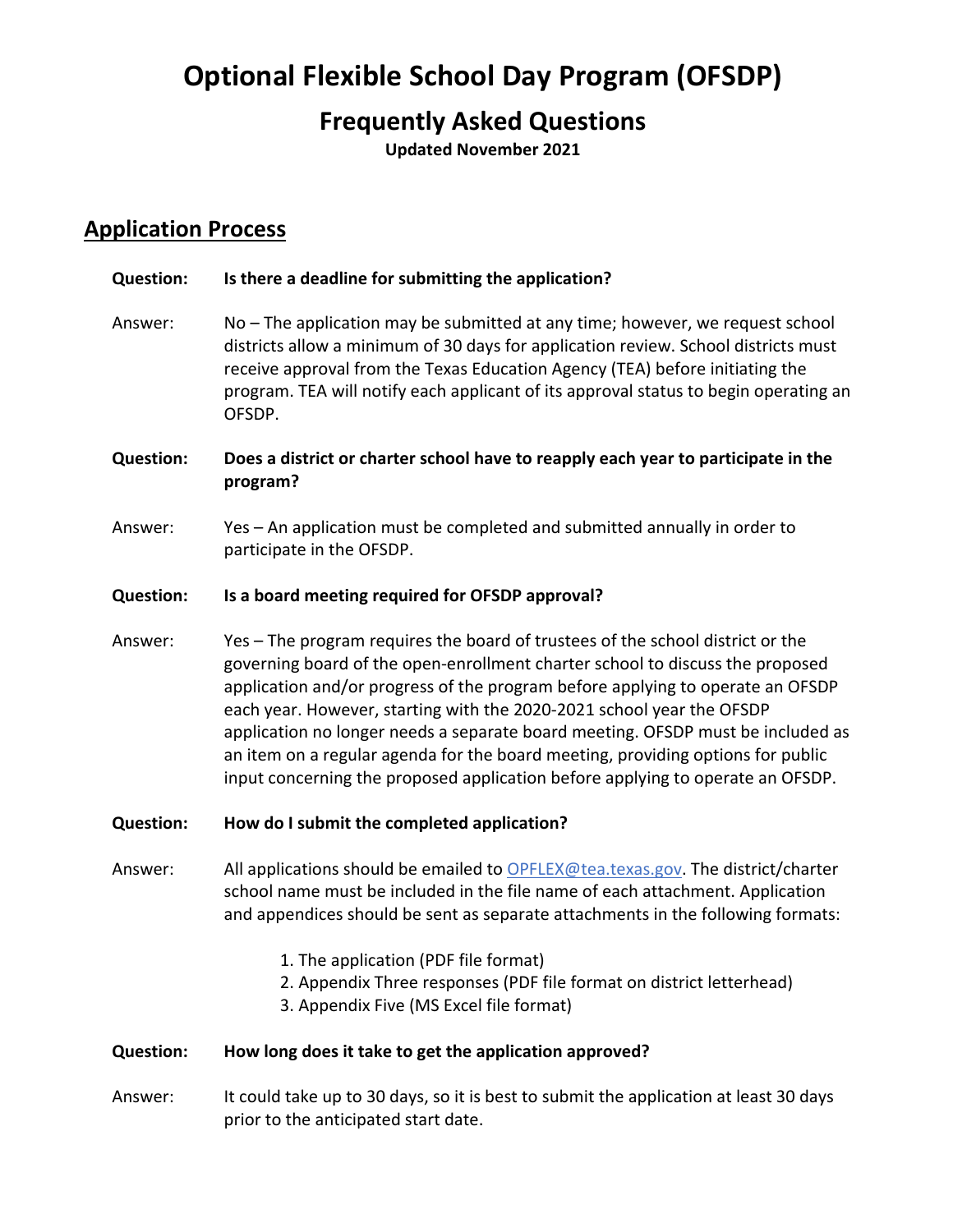## **Eligibility**

## **Question: Can all grade levels participate?**

Answer: A student in any grade level is eligible to participate in an OFSDP if the student:

- is at risk of dropping out of school, as defined by the Texas Education Code [\(TEC\), §29.081,](https://statutes.capitol.texas.gov/Docs/ED/htm/ED.29.htm#29.081)
- is attending a campus implementing an approved innovative campus plan,
- the [TEC, §29.908,](https://statutes.capitol.texas.gov/Docs/ED/htm/ED.29.htm#29.908) Pathways in Technology Early College High School (P-TECH), as defined by the [TEC, §29.553,](https://statutes.capitol.texas.gov/SOTWDocs/ED/htm/ED.29.htm#29.553) or Industry Cluster Innovative Academy (ICIA), • is attending a TEA-designated Early College High School (ECHS), as defined by
- defined by the [TEC, §29.081 \(e-1\) or \(e-2\),](https://statutes.capitol.texas.gov/SOTWDocs/ED/htm/ED.29.htm#29.081) or • is attending a community-based dropout recovery education program, as
- as a result of attendance requirements under the TEC,  $\S$ 25.092, will be denied credit for one or more classes in which the student has been enrolled.

## **Question: Can a student attend class at any time?**

- for instructional contact time to be recorded. Instructional arrangement options Answer: A student must receive instruction in the OFSDP at least 45 minutes on a given day could include the following:
	- weekend or night classes
	- extended day classes
	- classes offered throughout the year
	- flexible schedules
	- school year. A student cannot earn more than the equivalent of one ADA in a year.) • credit recovery classes (Your district may offer these classes during the summer recess for students who have not earned a full ADA during the
	- provided your campus is designated by TEA as an Alternative Education • a dropout recovery program in which courses are conducted online, Campus of Choice – Dropout Recovery School

## **Question: I am a Dropout Recovery campus, should I apply for OFSDP?**

Answer: It depends. If your Dropout Recovery program requires 4 hours of contact a day on a fixed schedule that would not meet the requirements for OFSDP. However, if your campus allows for more than 4 hours a day on a flexible schedule then applying for OFSDP could be beneficial for students.

## **Question: If a student is enrolled in the OFSDP are they eligible to participate in UIL competitions?**

Answer: Yes – A student enrolled in an OFSDP program may participate in a competition or other activity sanctioned or conducted under the authority of the UIL only if he or she meets all UIL eligibility criteria.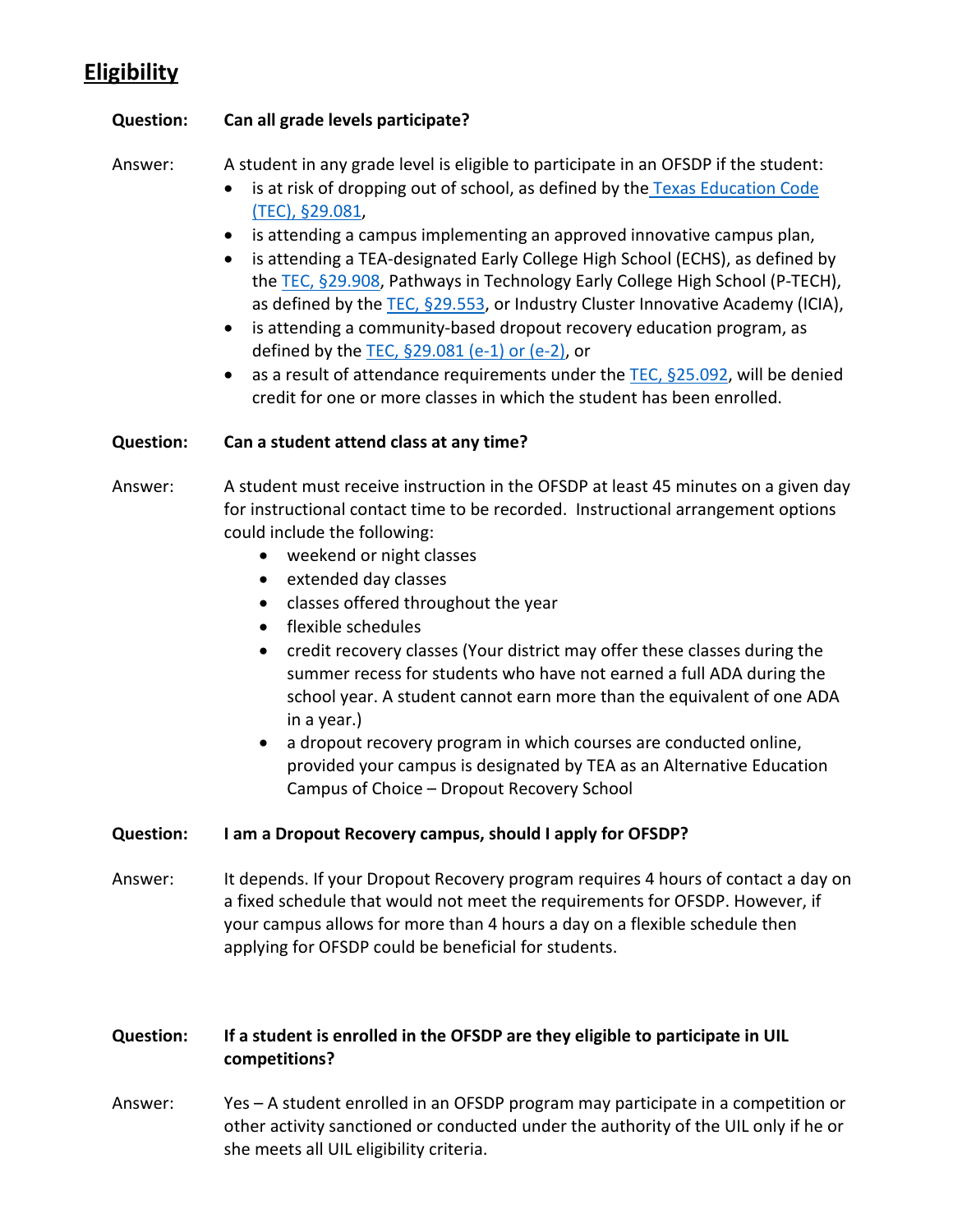## **Funding**

#### **Question: Is the OFSDP a grant program?**

Answer: The OFSDP is not a competitive grant program**.** The OFSDP provides an alternate method of attendance accounting.

#### **Question: When does the school district receive funding for OFSDP attendance?**

 Answer: The State Funding Division will use attendance data reported by districts in the Public Education Information Management System (PEIMS) to determine the compared with payments made based on estimates previously provided to TEA by the district. If additional funds are owed, districts will receive this funding at near- final settle up in September of the following school year. amount of state funding earned for participation in the OFSDP. This will be

#### **Question: How are OFSDP Students coded for student attendance accounting purposes?**

Answer: Per the [Student Attendance Accounting Handbook,](https://tea.texas.gov/finance-and-grants/financial-compliance/student-attendance-accounting-handbook) Section 3.2.1 ADA Eligibility Coding, OFSDP Students should be code 7 or code 8.

> ADA Code 7 – Eligible Flexible (Alternative) Attendance Program Participation provided instruction in an alternative attendance program, such as the OFSDP or Code 7 applies to a student who is eligible to participate in and is enrolled and the High School Equivalency Program (HSEP).

 ADA Code 8 – Ineligible Flexible (Alternative) Attendance Program Participation Code 8 applies to a student who is enrolled and provided instruction in an alternative attendance program, such as OFSDP or HSEP, but is ineligible to participate in the program.

#### **Question: Can a student earn more than the equivalent of one ADA in a 12-month period?**

Answer: attendance. Instructional time for the OFSDP is funded at the same rate under the student is expected to have a total of 43,200 minutes of instruction per year to courses for credit recovery, funding is limited to only funding for the attendance necessary for the student to recover class credit. No – For funding purposes, attendance for a student for a 12-consecutive-month school year cannot exceed the equivalent of one student in ADA with perfect FSP formulas as attendance for ADA in the traditional program; however, a single course cannot accrue more than 10,800 minutes, and a full-time equivalent generate one ADA. For an eligible OFSDP student attending summer school OFSDP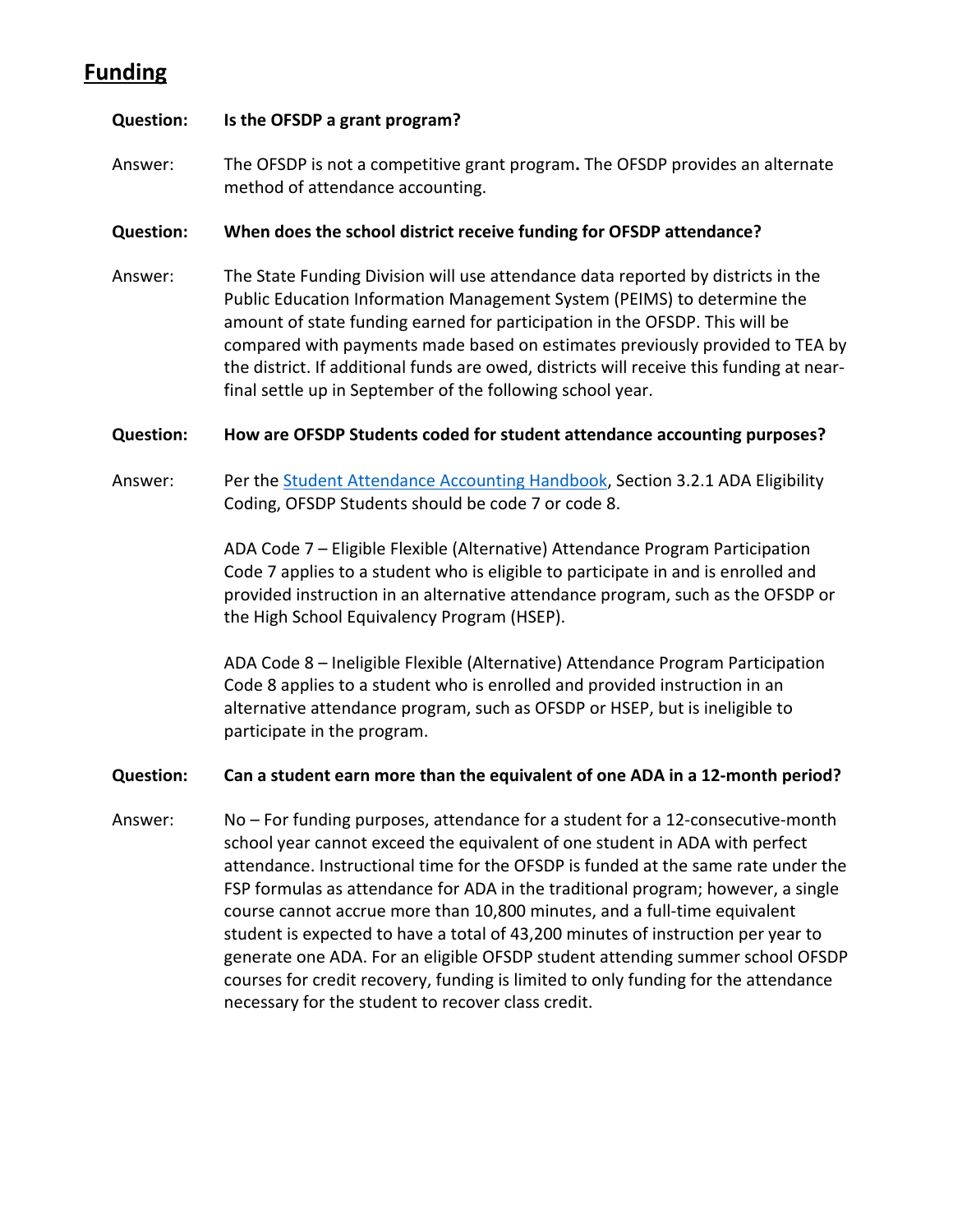## **Question: How do districts ensure that a student does not earn more than the equivalent of one Average Daily Attendance (ADA) in a 12-month period?**

 and OFSDP attendance if the student's enrollment status changes from a Answer: Per the [Student Attendance Accounting Handbook,](https://tea.texas.gov/finance-and-grants/financial-compliance/student-attendance-accounting-handbook) section 11.6.3 Participation in the OFSDP and the Regular Attendance Program, students must not be simultaneously enrolled in the OFSDP and the traditional attendance program, in terms of how the student's attendance is reported in the attendance accounting system. However, it is acceptable for a student to earn both traditional attendance traditional program to the OFSDP or if the status changes back to a traditional program from the OFSDP. The sum of traditional ADA earned and OFSDP ADA earned must not exceed one ADA total. Districts should use the following formula to ensure that students do not generate more than one ADA total.

> Maximum OFSDP minutes a student is eligible = (Calendar Days - Traditional Days Present) x 240 minutes

## **Question: If my district participates in OFSDP Credit Recovery in the summer do we get additional funding?**

Answer: Yes, but funding is limited to the number of minutes needed by the student to recover class credit. Example: A student is eligible for 5 days of credit recovery. The student would then be allowed (240 x 5) 1,200 minutes to make up in the summer. If the student went longer than this amount, they would not receive funding for any extra time and should not be coded as such.

## **Question: How do I record and report minutes for OFSDP students participating in an online dropout recovery program?**

 hour rule. The student is considered to be scheduled and receiving instruction for Answer: Funding for an OFSDP online dropout recovery program is based on course completion. Each online dropout recovery education program course is considered to be 60 minutes of daily classroom time for purposes of the two-through-four-60 minutes each day for each virtual course completed. Funding is limited to 8 courses per school year.

### **Question: Can a school district or charter school incorporate the Texas Virtual School Network (TxVSN) program within the OFSDP?**

Answer: No – TxVSN program instruction and content are delivered primarily over the Internet, with the student and teacher in different locations for a majority of the student's instructional period. OFSDP funding is based on the total eligible minutes of instructional *contact* time each student receives, unless operating an approved online dropout recovery program.